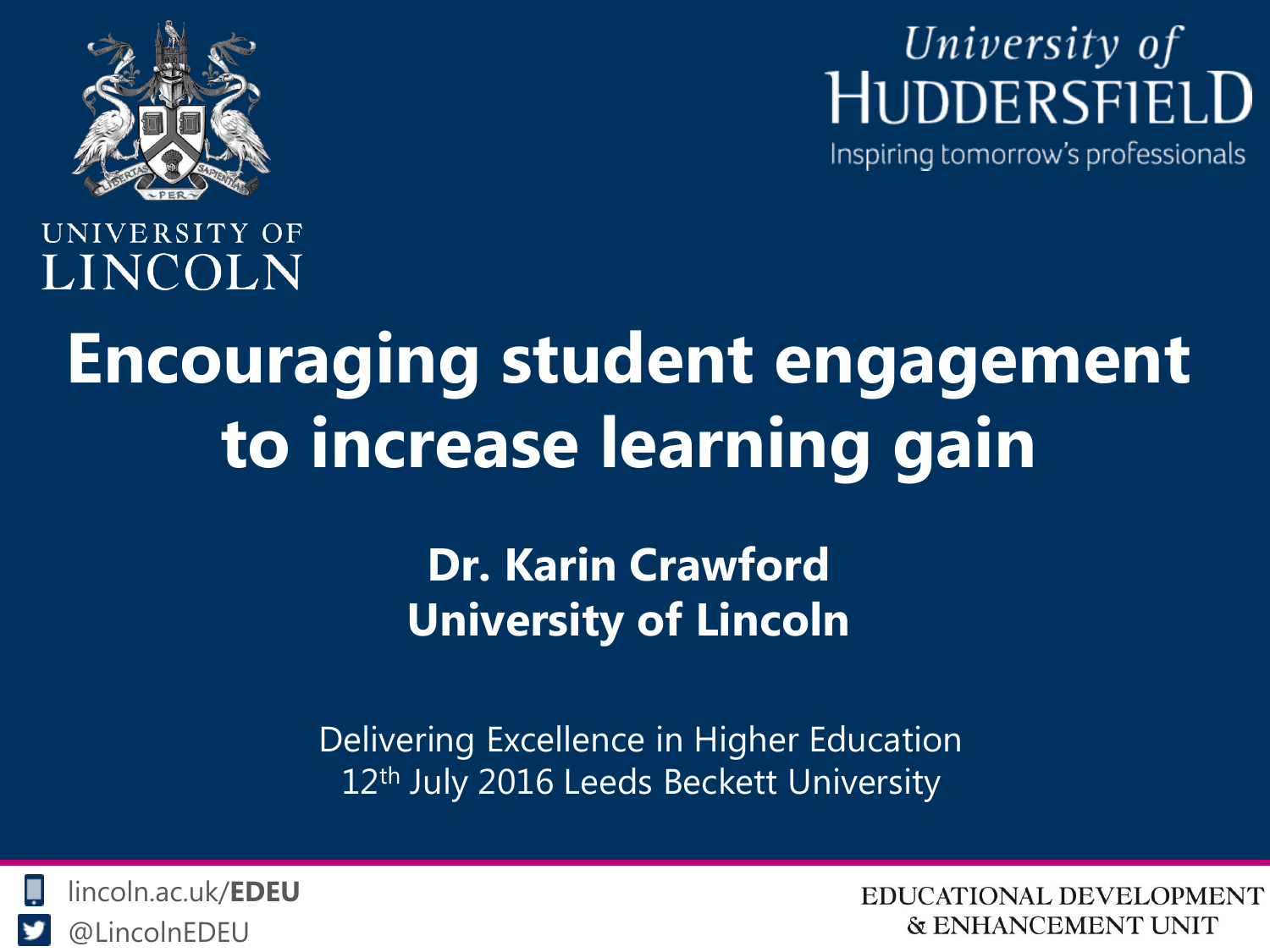# **Outline of this session**

### **Context**

- The Lincoln-Huddersfield learning gain project
- The University of Lincoln
- **How engaged student learning is a factor in strengthening learning gain**
- **Approaches to engaging students to maximise learning gain**
- **The challenges of measuring student engagement and learning gain**

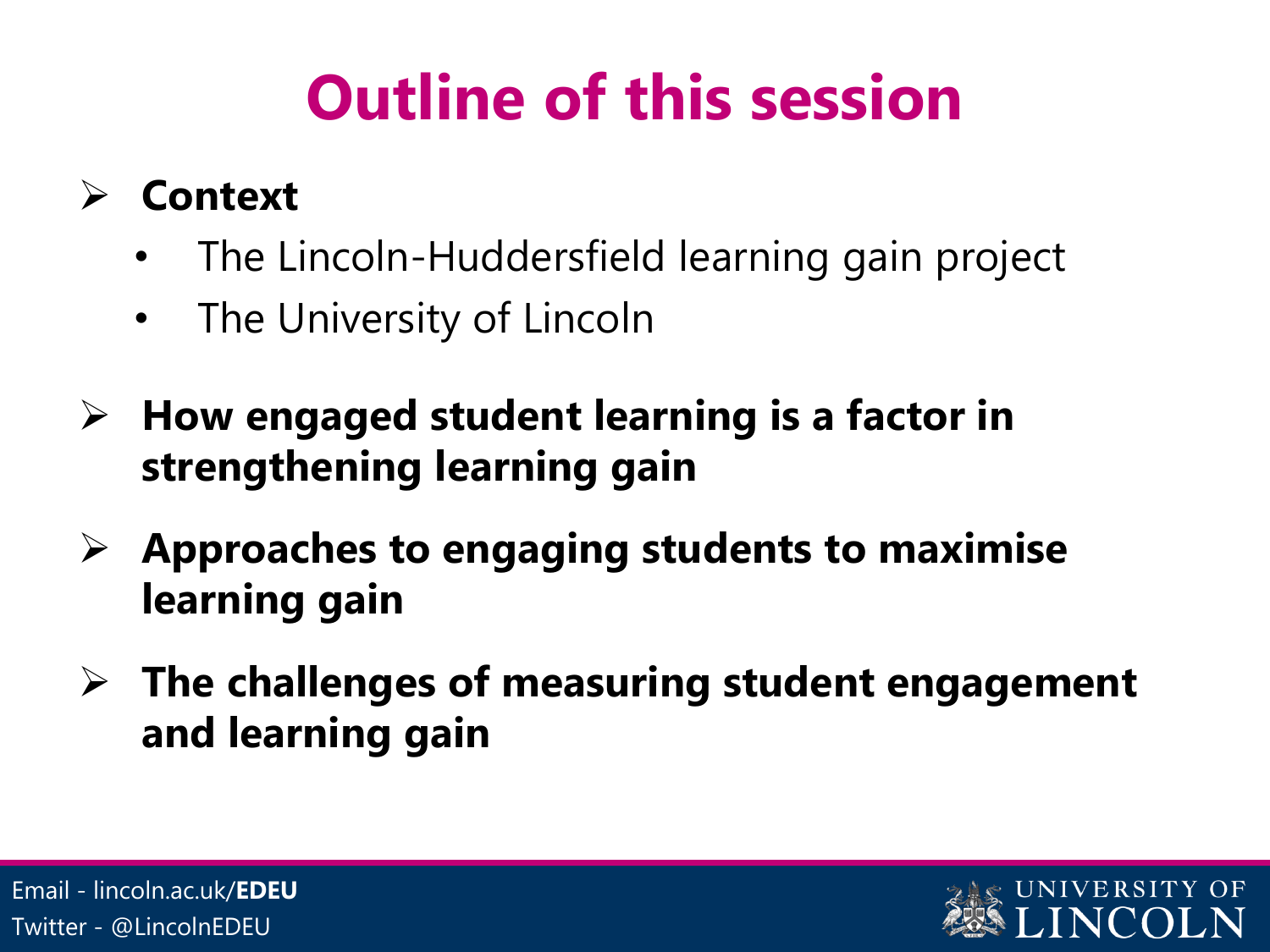## **Learning gain and teaching excellence**

#### **Students achieve their educational and professional goals, including progression to further study or employment**

Evidence that graduates are equipped with the sorts of knowledge, skills and attributes that allow them to progress successfully to further study or employment (particularly highly skilled employment)

#### **Students acquire knowledge, skills and attributes that prepare them for their personal and professional lives**

Evidence of broader educational and professional outcomes - this may include input and output measures

> *(developed from Teaching Excellence Framework assessment criteria as proposed in the technical consultation May 2016, page 16)*

Email - lincoln.ac.uk/**EDEU** Twitter - @LincolnEDEU

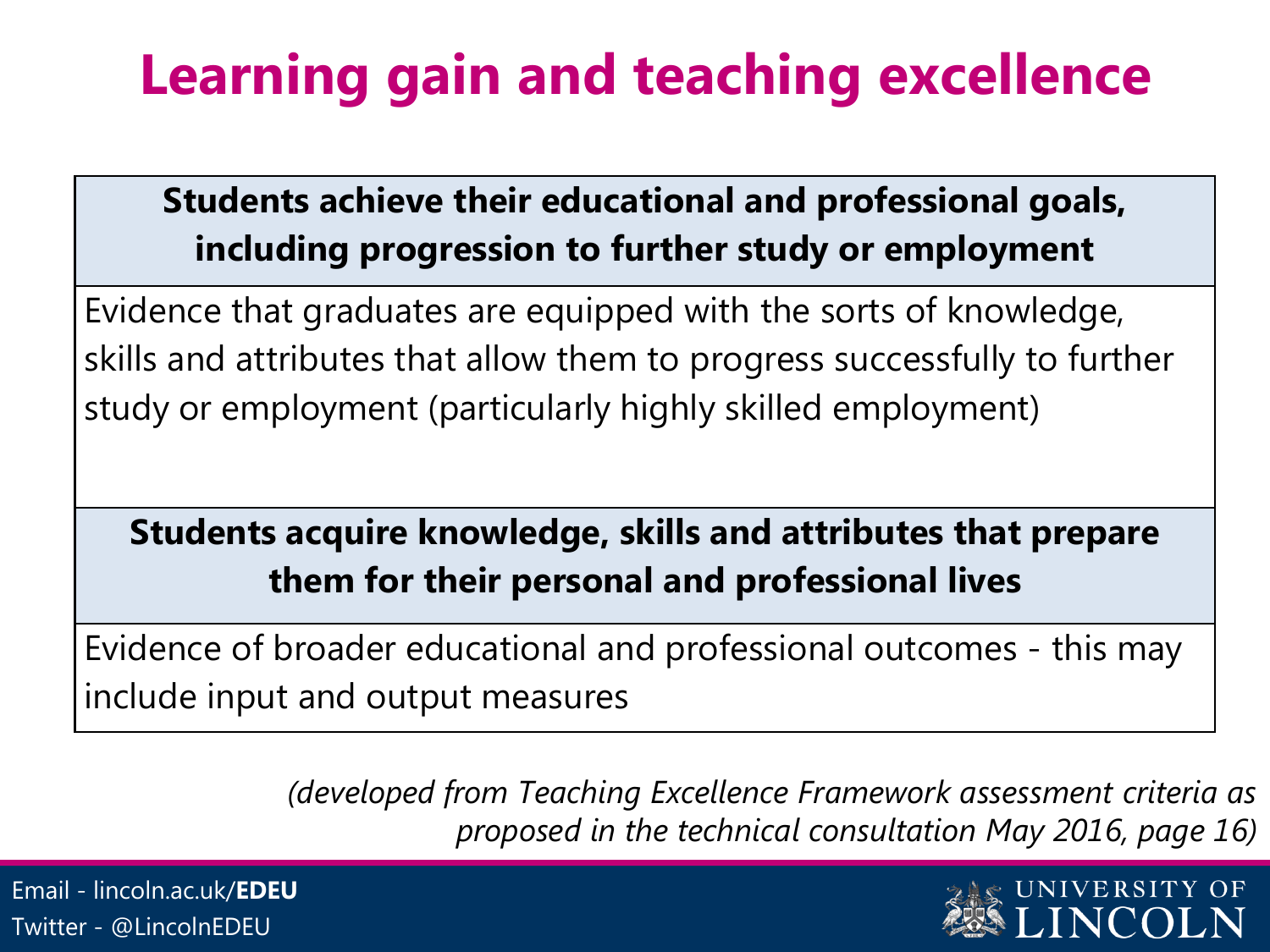## **The Lincoln-Huddersfield Learning Gain Project**

- $\triangleright$  HEFCE funded, three-year, longitudinal, mixed methods study commenced November 2015 - piloting measures of learning gain across the period of undergraduate study;
- $\triangleright$  Initial sample of seven discipline-specific student groups at Lincoln (Psychology, Business, Pharmacy, History, Fine and Performing Arts, Engineering and Computer Science) and a mixed discipline group at Huddersfield;
- $\triangleright$  Sample groups include pre-formed tutor groups, whole cohort groups and one specific mixed group of students;
- $\triangleright$  Collaboration is a key feature; students; academics; managers; professional services; Student Union; employers.

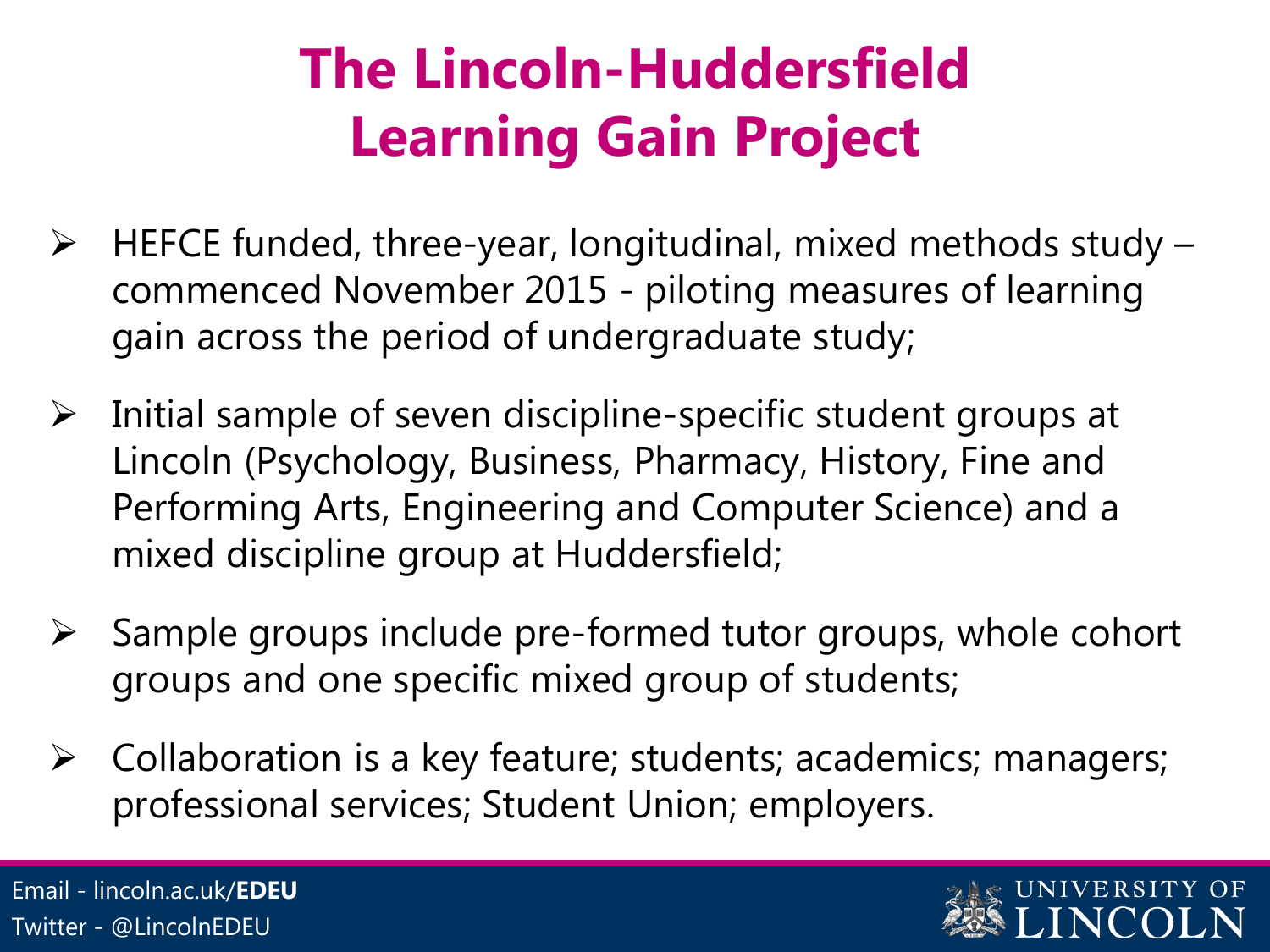## **Learning gain project tools and data sources**

- $\triangleright$  Student self-assessment skills audit
- $\triangleright$  Situational judgement test
- $\triangleright$  Additional data sources, recognising the wider concept of learning gain

Exploring the impact of engagement in learning in and beyond the curriculum.

Supporting students to gain insight into their skills development and link this with their ability to market themselves and their experiences to graduate employers.

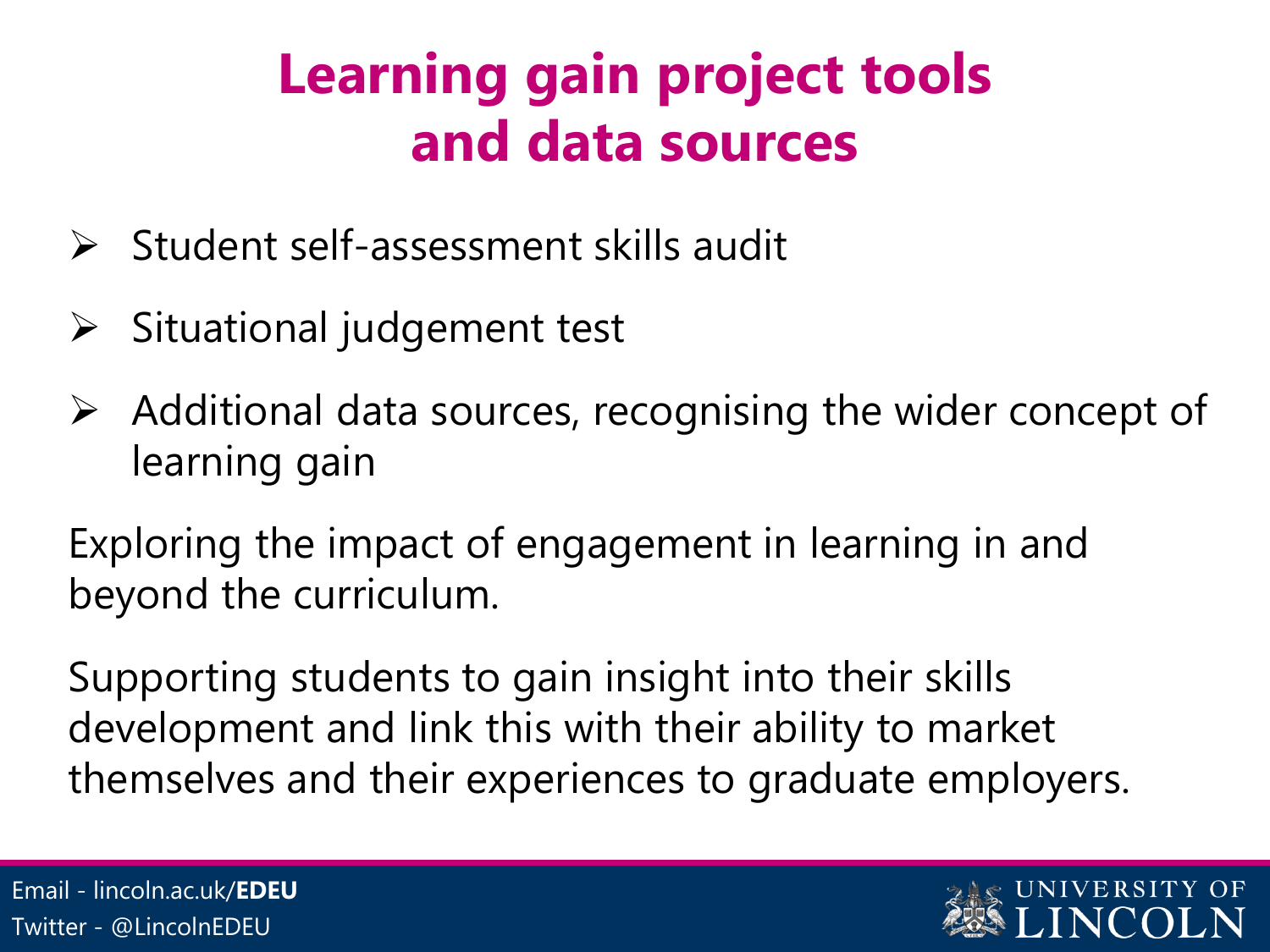## **Student engagement at the University of Lincoln**

- $\triangleright$  Learning Gain pilot project is underpinned by, aligns and interacts with the ethos and practices of student-staff partnerships at Lincoln; students as equal partners
- $\triangleright$  Institution-wide change, long-term strategic approach
- $\triangleright$  Primary focus is empowering staff to engage students and empowering students to engage
- $\triangleright$  Engagement at Lincoln and pedagogies of partnership relate to student-staff and student-student learning partnerships;
- $\triangleright$  Set within the context and history of 'Student as Producer' and a new strategic plan which emphasises importance of partnerships, engagement and graduate success.

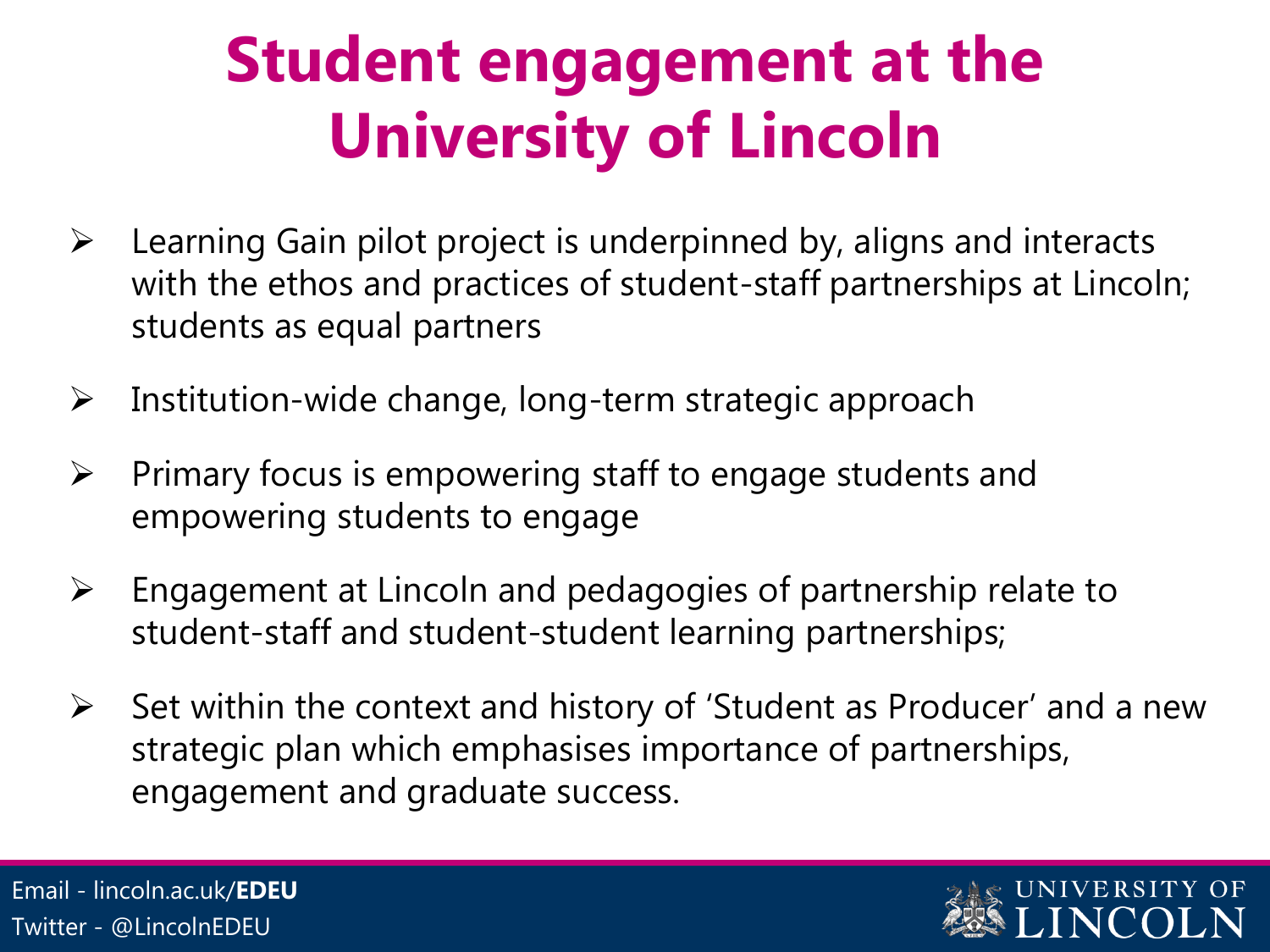## **How does engaged student learning impact on learning gain?**

- Learning is not a one-way process; working collaboratively to discover or critique knowledge produces helpful educational and wider learning outcomes for students;
- Impact occurs in different ways, at different points in the HE journey
- meaningful student engagement can impact on students' development of skills and attributes that will support their futures beyond graduation.
- $\checkmark$  Increasing confidence,
- $\checkmark$  Valuing and understanding of social contribution and responsibility
- $\checkmark$  Building a sense of identity, belonging and community
- $\checkmark$  Networking, communication and relationship building
- $\checkmark$  Furthering 'learning to learn' skills

Email - lincoln.ac.uk/**EDEU** Twitter - @LincolnEDEU

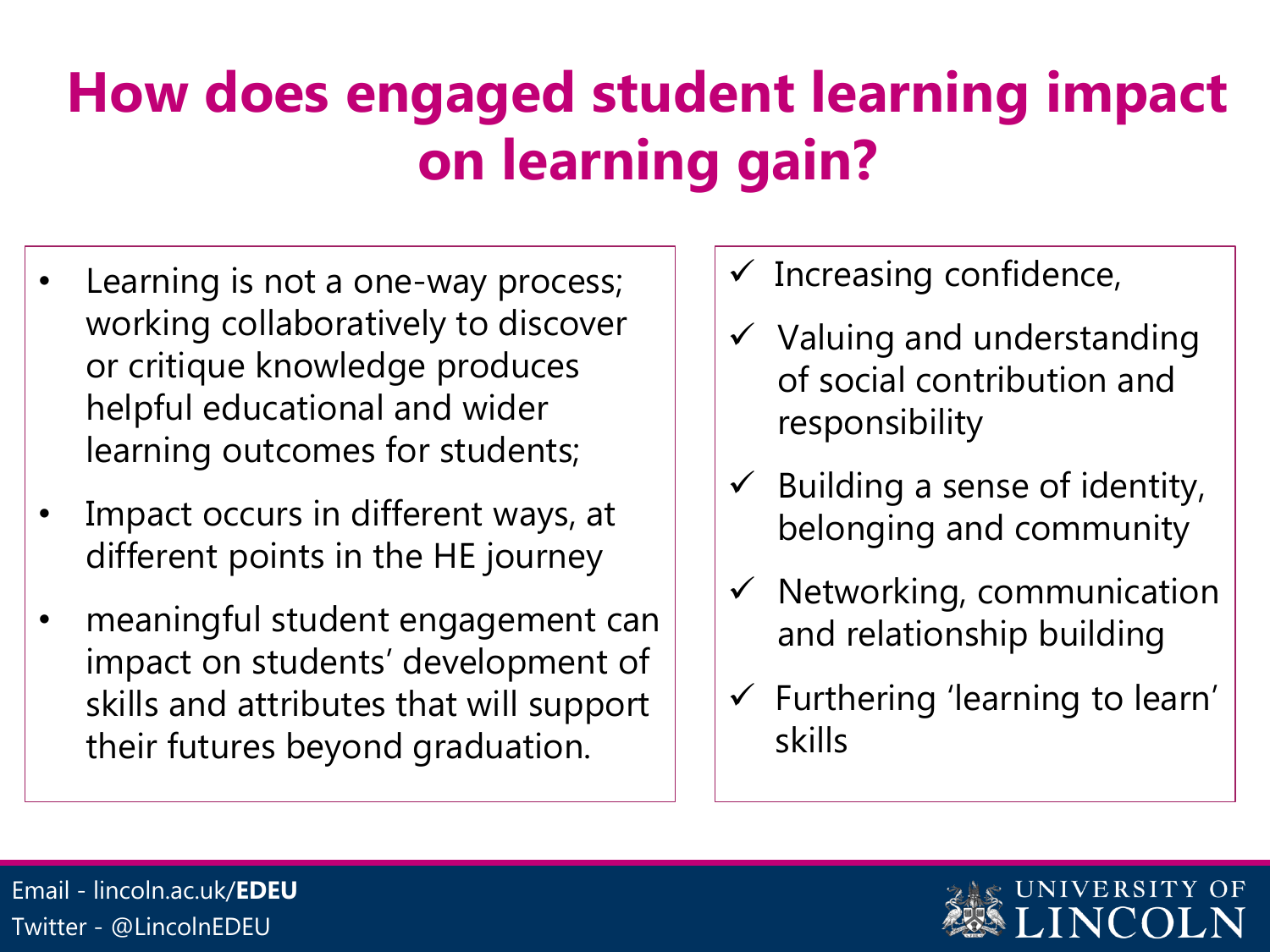## **Our approach to engaging students and maximising learning gain**

- Enabling and empowering students to be active partners across all aspects of the development of their learning experience
- Creating opportunities to share learning and outputs widely
- Collaborative research within and beyond the curriculum
- Creative use of technology to provide effective spaces for engagement and collaboration
- Encouraging and supporting learning across disciplines

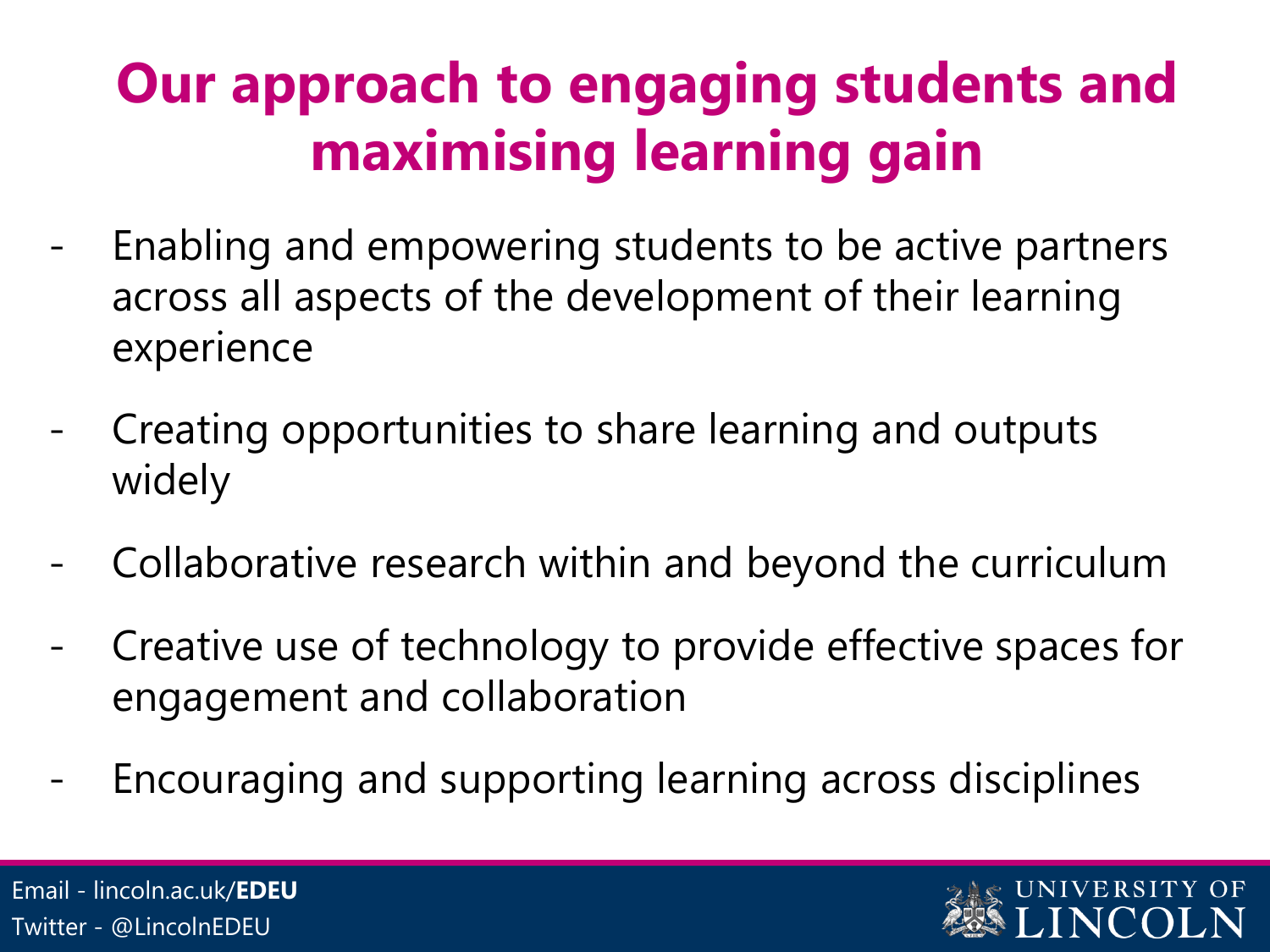# **Personal tutoring process at Lincoln**

| <b>General Academic</b><br>and Pastoral Support | Responding to academic implications of<br>student concerns; signposting as necessary.                                              |
|-------------------------------------------------|------------------------------------------------------------------------------------------------------------------------------------|
| <b>Study Skills</b>                             | Helping students identify study skills needs<br>and signposting to appropriate support.                                            |
| <b>Assessment and</b><br><b>Feedback</b>        | Supporting students to reflect holistically on<br>outcomes of assessed work to improve future<br>performance.                      |
| <b>Careers and</b><br><b>Employability</b>      | Encouraging students to consider career<br>ambitions; signposting to guidance and<br>support.                                      |
| <b>Engaging beyond the</b><br>programme         | Guiding students to engage with<br>opportunities beyond their programme;<br>developing transferable skills and social<br>networks. |

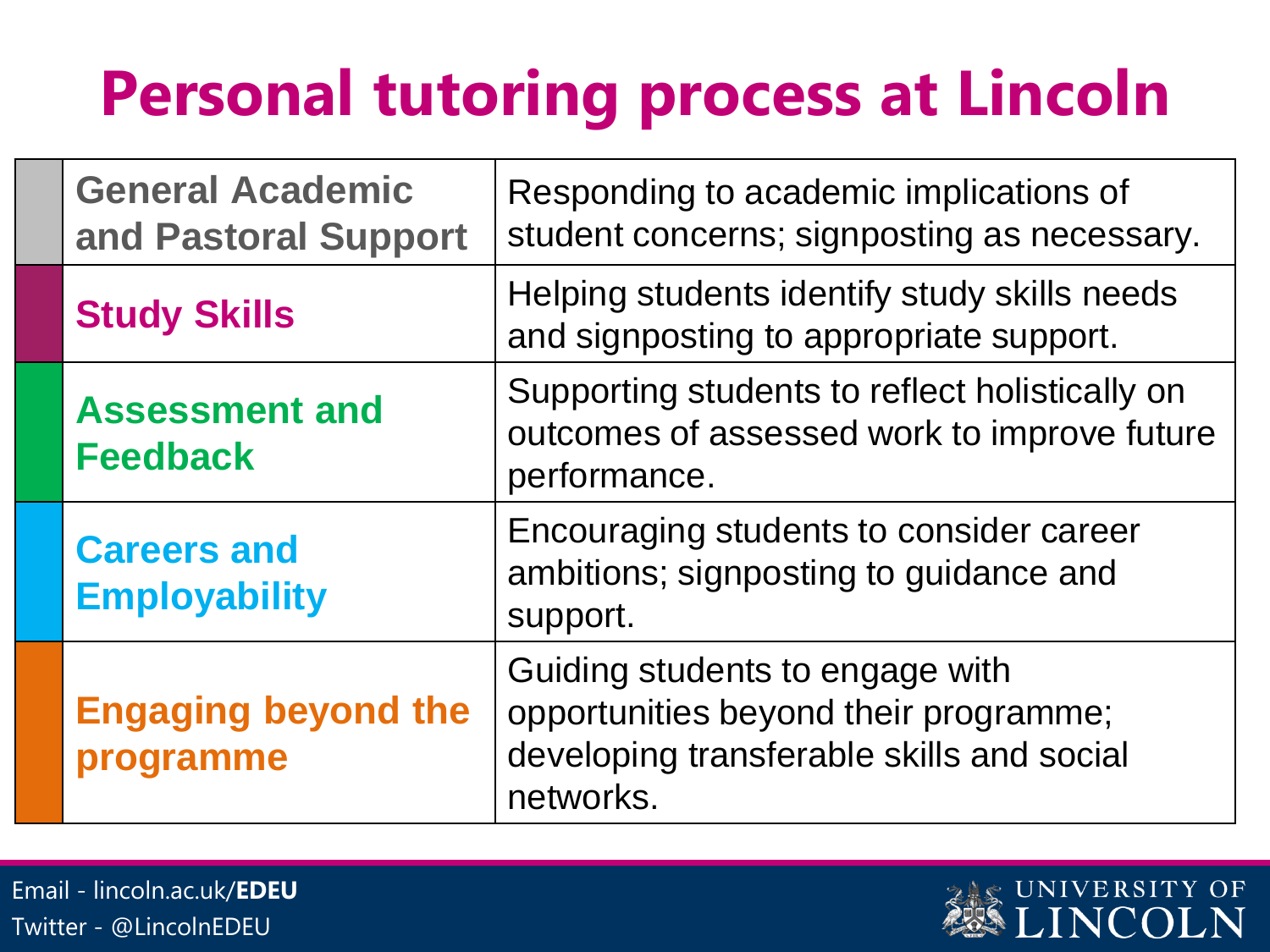## **Some examples of student engagement beyond the curriculum at Lincoln**

### **A few examples of student engagement opportunities;**

- -Student recruiters
- -Student reviewers
- -Staff/student insight scheme

### **Building and further embedding this work through;**

- All subject committees (including co-chairing)
- Curriculum co-design through curriculum steering groups
- Joint reviews of teaching practice
- Peer assisted study and mentoring projects
- Further attention to first year experience and transitions

#### [Short recruiting video](https://www.youtube.com/watch?v=OnMzY0YfkEw)

More video clips available at <http://lncn.eu/videos>

Email - lincoln.ac.uk/**EDEU** Twitter - @LincolnEDEU

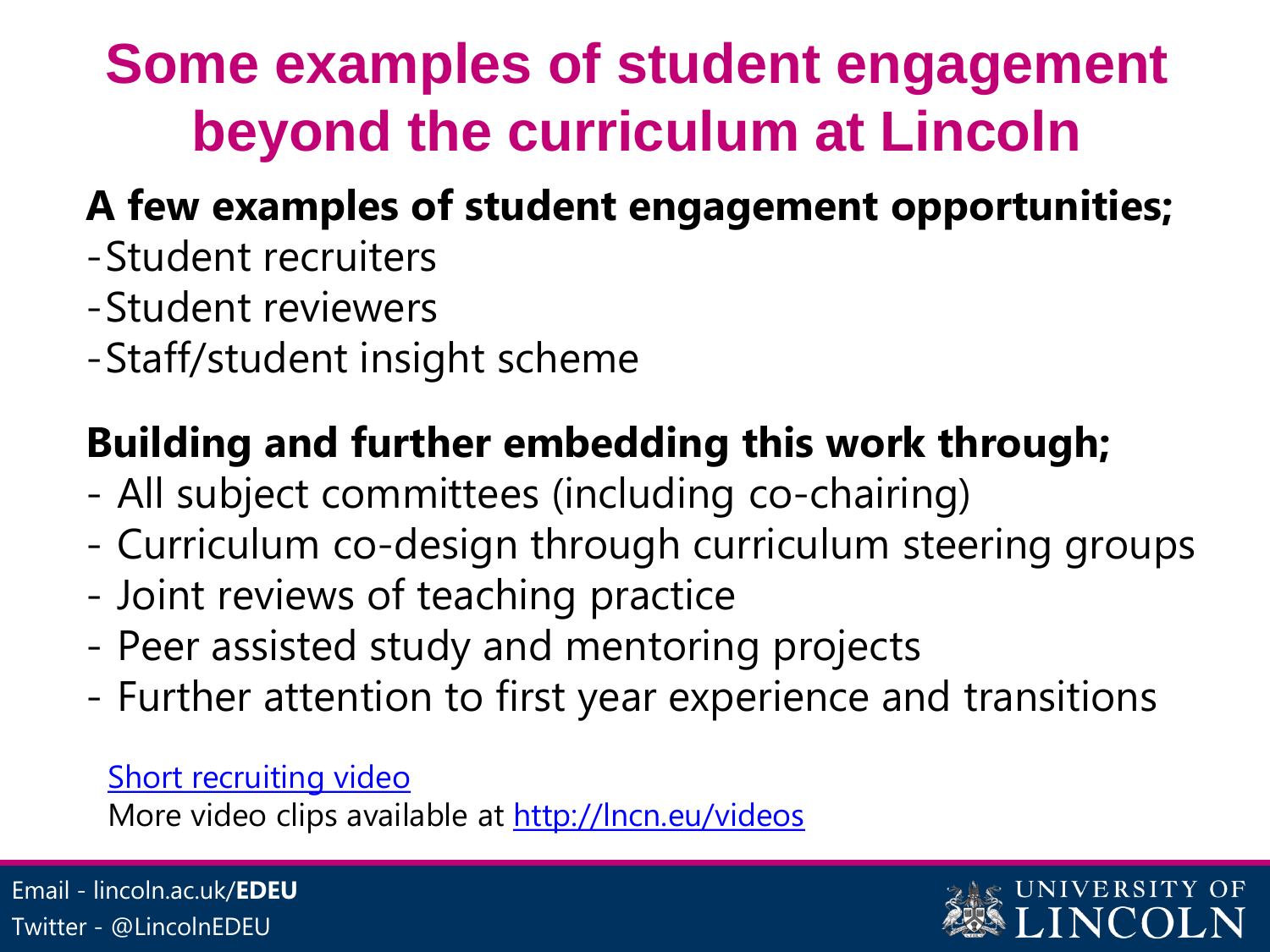## **The challenge of measuring student engagement and learning gain**

Acknowledging 'the difficulties of evaluating how excellence in teaching actually affects student learning' (Gunn and Fisk 2013:9)

Lincoln-Huddersfield Learning gain project –

- Encourages students to be more aware of, identify and provide evidence of their on-going skills development
- Alongside test results, we hope students will gather evidence of learning gain

Thus we are furthering our understanding of the impact of encouraging student engagement in all aspects of their HE experience.

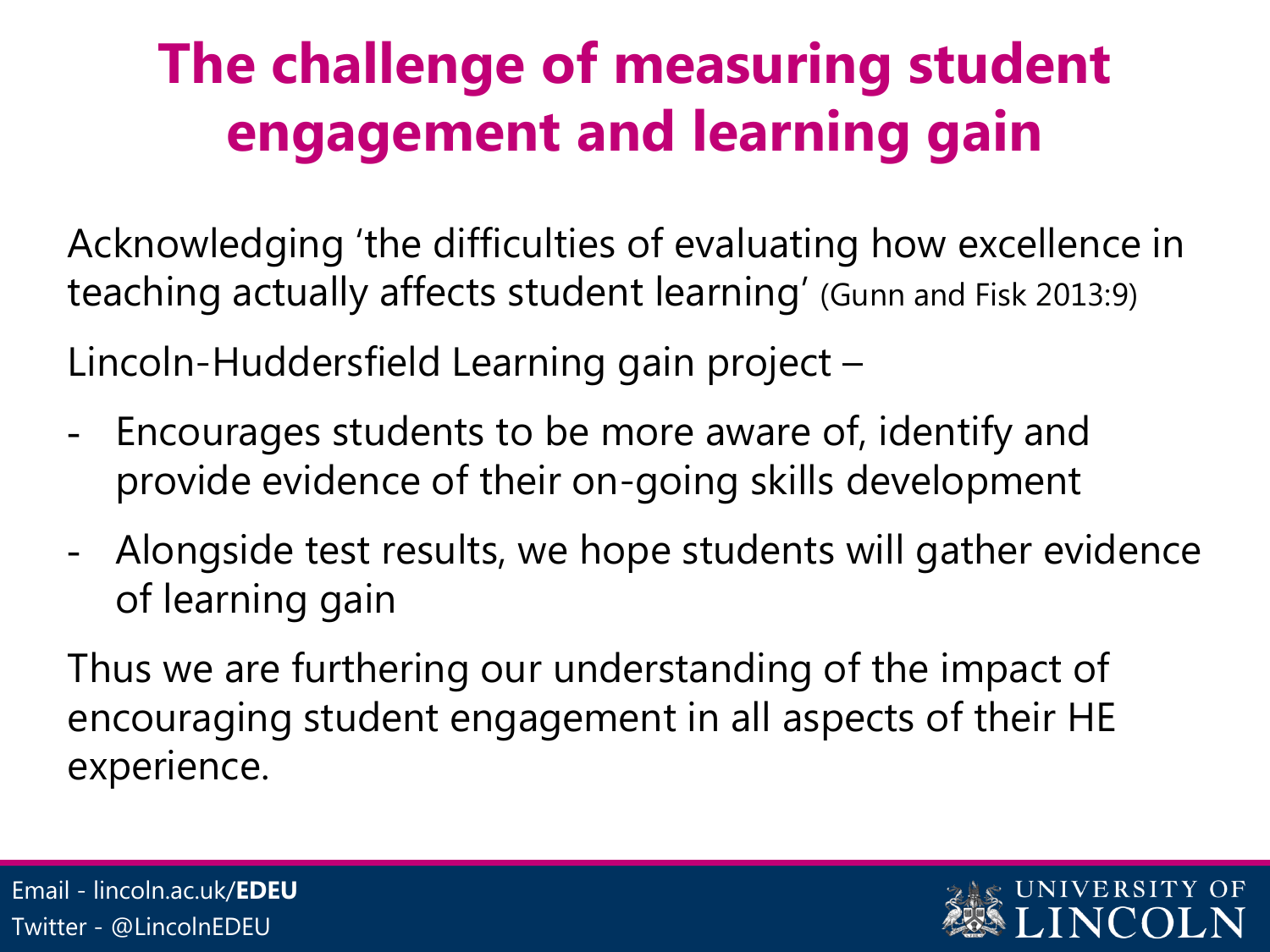

## University of HUDDERSFIELD

Inspiring tomorrow's professionals

#### UNIVERSITY OF LINCOLN

### **Contact details: Dr. Karin Crawford: [kcrawford@lincoln.ac.uk](mailto:kcrawford@lincoln.ac.uk)**

### **Learning Gain Project Manager Dr. Stephen Haddelsey Telephone: 01522 88 6034 Email: shaddelsey@lincoln.ac.uk**



**EDUCATIONAL DEVELOPMENT & ENHANCEMENT UNIT**